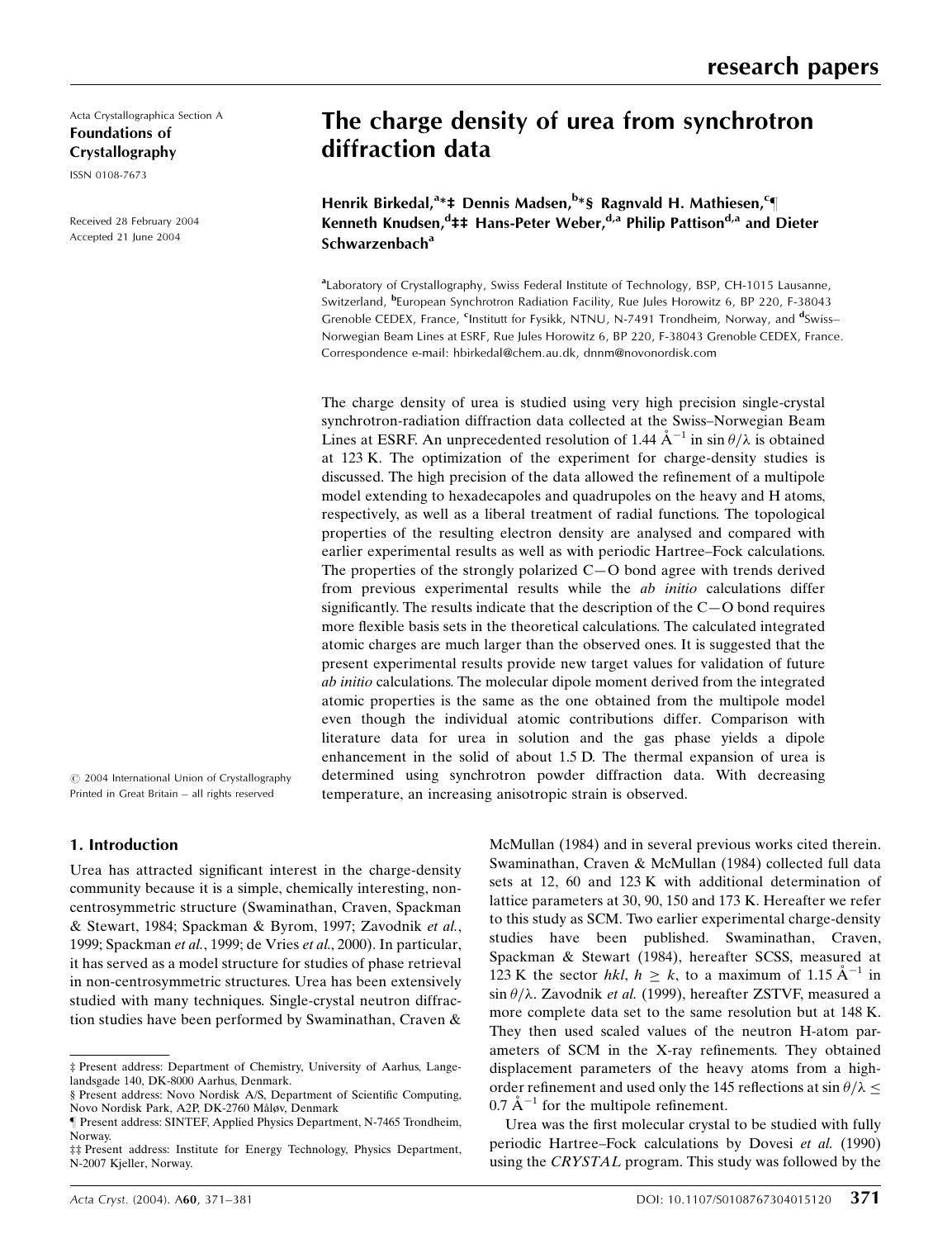first application of the quantum theory of atoms in molecules (AIM) on a molecular crystal by Gatti et al. (1994), using CRYSTAL in combination with Gatti's AIM program TOPOND. The first study used the  $6-21G(d,p)$  basis set while the latter one employed  $6-31G(d,p)$ . It should be mentioned that such relatively small basis sets perform better in periodic than in molecular calculations (Pisani et al., 1988; Pisani, 1996). The AIM results were extended by Gatti & Cargnoni (1997). Gatti (1999) has kindly provided us with his AIM results of periodic RHF calculations using the geometry from the 123 K SCM study and three different basis sets:  $6-21G(d,p)$ ,  $6-31G(d,p)$  and  $6-311G(d,p)$ . The discussions of the present work refer to these new calculations (Gatti, 1999), which are slightly different from the published ones (Gatti et al., 1994; Gatti & Cargnoni, 1997).

The crystal structure of urea shows several chemically remarkable features. Fig. 1 shows the molecular structure and labelling scheme. The molecule adopts a flat conformation in the crystal with site symmetry mm2. In contrast, the isolated molecule is non-planar, the  $NH<sub>2</sub>$  groups being twisted slightly out of the molecular plane as determined by microwave spectroscopy (Godfrey et al., 1997) and by ab initio calculations (Dixon & Matsuzawa, 1994; Ha & Puebla, 1994; Rasul et al., 1994; Godfrey et al., 1997; Rousseau et al., 1998; Miao et al., 2000). It is now accepted that the  $C_2$  molecular structure is the most stable followed by a  $C_s$  conformation. The  $C_{2v}$  structure found in the crystal is a saddle point separating these two





(a) Molecular structure of urea and labelling scheme; (b) perspective view of the crystal structure along the  $a$  axis. The 50% probability ellipsoids represent the harmonic ADPs at 123 K. Symmetry operation (i) is  $x, 1 - y, z$ .

stable conformers. Another most interesting aspect of the crystal structure of urea is the hydrogen-bond pattern where the O atom accepts four hydrogen bonds, see Fig. 1. This is extremely rare. The only other such structures we are aware of are found in the intriguing series of host-guest molecular complexes based on a host derived from calix[4]pyrrole (Bonomo et al., 1999; Anzenbacher et al., 1999).<sup>1</sup>

Urea is known to undergo several phase transitions at moderate pressures (<0.4 GPa at room temperature). The structure of the first high-pressure phase has been solved (Bonin et al., 1999) but the coordinates are not available at the present time. However, it is clear that the columnar structure (Fig. 1b) collapses. The molecule becomes non-planar as in the gas phase and the O atom accepts only three hydrogen bonds. Thus, small pressure is sufficient to distort the open columnar structure at the expense of a reduction of the number of hydrogen bonds per O atom.

Here we report a high-precision study of the charge density of urea using synchrotron diffraction data collected at the Swiss-Norwegian Beam Lines (SNBL) at the European Synchrotron Radiation Facility (ESRF), Grenoble, France. The use of synchrotron radiation led to a data set of unprecedented resolution and precision, which in turn allowed the use of a very extensive multipole model. The charge density thus obtained can be used as a benchmark for testing theory that, as will become apparent, is still lagging behind experiment in this case.

## 2. Experimental

All diffraction measurements were performed at the bending magnet based Swiss-Norwegian Beam Lines (SNBL) at ESRF.

## 2.1. Powder diffraction – thermal expansion and anisotropic strain

The sample was mounted in a 0.7 mm borosilicate capillary. High-resolution powder data were collected at the SNBL B-station. The wavelength,  $\lambda = 0.64791$  Å, was calibrated with an Si standard. Data were collected at four temperatures: 295, 120, 80 and 10 K. For the three low-temperature collections, the temperature was controlled by a modified STVP-400 open-flow helium cryostat from Janis Research Company. The step size,  $\Delta 2\theta$ , was  $0.005^{\circ}$  in all measurements. For 295, 120 and 80 K, the counting time was 1 s step<sup>-1</sup> while, for 10 K, it was 4 s step<sup>-1</sup> for  $2\theta = 9-19^\circ$  and 8 s step<sup>-1</sup> elsewhere. The data sets cover 8.5 $-21.995^{\circ}$ , except for the 10 K data set which starts at  $9.0^\circ$ . The powder patterns displayed significant anisotropic peak broadening. LeBail fits (LeBail et al., 1988) were performed with GSAS (Larson & Von Dreele, 1994) using the Stephens (1999) anisotropic broadening model in combination with the Thompson et al. (1987) parameterization of the pseudo-Voigt function and the Finger et al. (1994) peak

<sup>1</sup> Ammonium cyanate was originally thought to provide another example of fourfold acceptor O atoms, based on an X-ray powder structure (Dunitz et al., 1998). However, it was recently shown by neutron powder diffraction that the hydrogen-bond acceptor is actually not the cyanate O atom but rather the cyanate N atom, which acts as a fourfold acceptor (MacLean et al., 2003).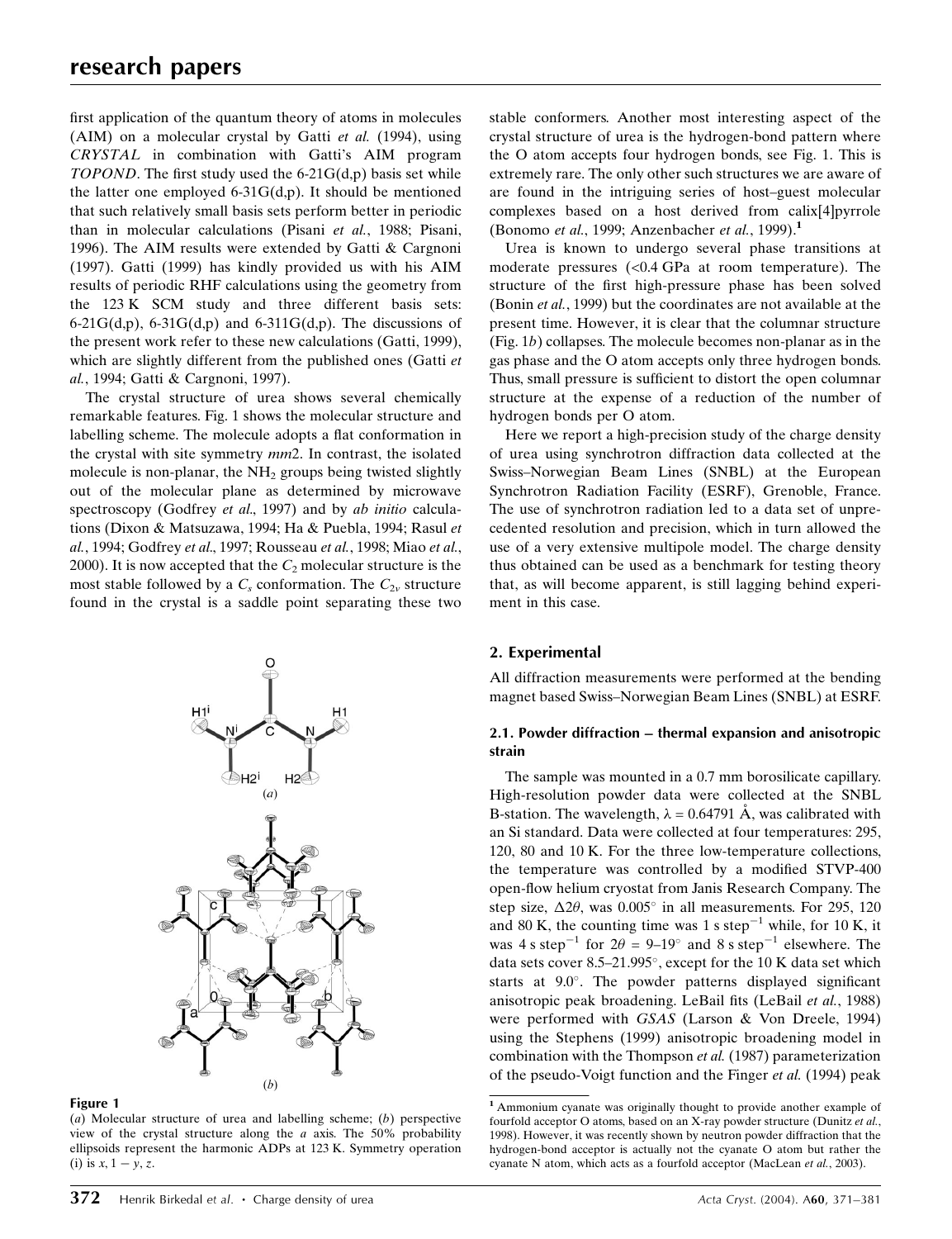asymmetry correction. The fits with observations and a table containing the profile parameters are given in the supplementary material (Fig. S1, Table S1), which also contains a more detailed discussion of the anisotropic broadening.<sup>2</sup>

The resulting lattice parameters are shown in Fig. 2. They increase smoothly with increasing temperature. The neutron measurements are slightly off the curves, are somewhat larger and show a much larger scatter. The thermal expansion is evidently strongly anisotropic (Swaminathan, Craven & McMullan, 1984). It was modelled by a single effective Einstein oscillator,  $\ln(V/V_0) = (k_B n/BV_m)\{\gamma\Theta/[\exp(\Theta/T) -$ 1], where  $V_0$  is the cell volume at zero temperature,  $k_B$  the Boltzmann constant,  $n$  the number of atoms per unit cell,  $B$ the bulk modulus,  $V_m$  the molar volume,  $\gamma$  a Grüneisen parameter and  $\Theta$  the effective Einstein temperature (Wang & Reeber, 2000). Since we have not measured  $B$ , the constants were combined into an effective pre-factor  $A_E = \gamma k_B n / BV_m$ . The fits have correlation coefficients larger than 0.9996, the final fitting parameters are  $V_0(a) = 5.5640 \,(11) \,\text{\AA}$ ,  $\Theta(a) =$ 280 (31) K,  $A_E(a) = 9.4$  (5),  $V_0(c) = 4.68316$  (6) Å,  $\Theta(c) =$ 268 (6) K and  $A_E(c) = 2.19$  (2). Interestingly, the Einstein temperatures of  $a$  and  $c$  are essentially equal so that the anisotropy of the thermal expansion stems from the prefactor, which includes the Grüneisen parameter and the compressibility. The difference in stiffness along the two directions appears to be responsible for the difference in thermal expansion.

The powder diffraction patterns display anisotropic microstrain broadening and the peak widths increase with decreasing temperature.<sup>2</sup> Tentatively, we suggest that this is linked to a phase transition. No anomalies have been detected in the heat capacity at ambient pressure (Ruehrwein & Huffman, 1946; Andersson et al., 1993) but the transition pressure of the first pressure-induced phase transition is reduced at lower temperatures (Andersson & Ross, 1994) and it has been predicted that the high-pressure phase might become thermodynamically stable at low temperatures. The powder diagrams display neither peak splitting nor the appearance of new peaks. However, Andersson & Ross (1994) found that the phase transition could be induced only under isothermal pressurization and not under isobaric cooling. Hence a suppressed phase transition may be the reason for the anisotropic strain broadening. Whether this phase transition is suppressed by thermodynamics or by kinetics is unclear.

## 2.2. Single-crystal measurements

2.2.1. Beamline layout and diffractometer. A significant effort was invested in the optimization of the data-collection parameters. Station A of SNBL is equipped with a six-circle  $\kappa$  diffractometer from KUMA diffraction (KM6-CH) specifically constructed for off-vertical plane diffractometry and this use of the diffractometer has been discussed previously (Thorkildsen et al., 1999, 2000). Here, we used the diffractometer as a standard four-circle  $\kappa$  instrument with the detector circle  $(2\theta)$  in the vertical plane to profit from the linear polarization of the radiation.

Station A of SNBL offers two types of optics: parallel-beam and focusing optics. In the parallel-beam configuration, the monochromator contains two flat  $Si(111)$  crystals arranged in a fixed-exit geometry. In the focusing set-up, the optics consists of a vertically collimating Rh-coated Si mirror, a fixed-exit Si(111) monochromator where the second crystal is sagitally bent for horizontal focusing, followed by an Rh-coated Si mirror that provides vertical focusing. We collected test data using both optical configurations. The best results, in terms of internal consistency of the data sets, were obtained with parallel-beam optics. We attribute this to somewhat more stable beam conditions for this mode. For charge-density studies, where the crystals are of `normal' size, the intensity gained by focusing is not needed. Indeed, the main advantages of synchrotron radiation are the low inherent background (stemming from the low divergence) and the high degree of monochromaticity, which make weak reflections much easier to measure. Therefore, parallel-beam optics was chosen for the final data collection.

2.2.2. Charge-density data collection. An overview of the single-crystal data-collection parameters is given in Table 1, which compares our measurements with those of SCSS and ZSTVF. The wavelength was determined from the roomtemperature lattice parameter of a  $CaF<sub>2</sub>$  reference crystal refined from the setting angles of 24 reflections. The datacollection temperature, controlled with an Oxford cryosystem  $N<sub>2</sub>$  cooling system, was 123 K to allow use of the SCM neutron H-atom parameters in the charge-density refinements. The cell parameters were determined from the angles of 17 centred reflections. The results are within one s.u. of the values obtained from the powder diffraction data (Fig. 2). This very



### Figure 2

Temperature dependence of the lattice parameters of urea. The solid lines are fits to the lattice parameters from powder diffraction. Also shown are the SCM (Swaminathan, Craven & McMullan, 1984) neutron and the single-crystal (SC) parameters of the present work.

 $2$  Supplementary material, including a CIF file and structure factors, figures showing the quality of the Le Bail fits, tabulations of results of the Le Bail fits, a discussion of the anisotropic peak broadening, tables and discussion of topological properties of the electron density, and an overview of previous experimental determinations of the dipole moment of urea in solution and gas phase are available from the IUCr electronic archives (Reference: XC5013). Services for accessing these data are described at the back of the journal.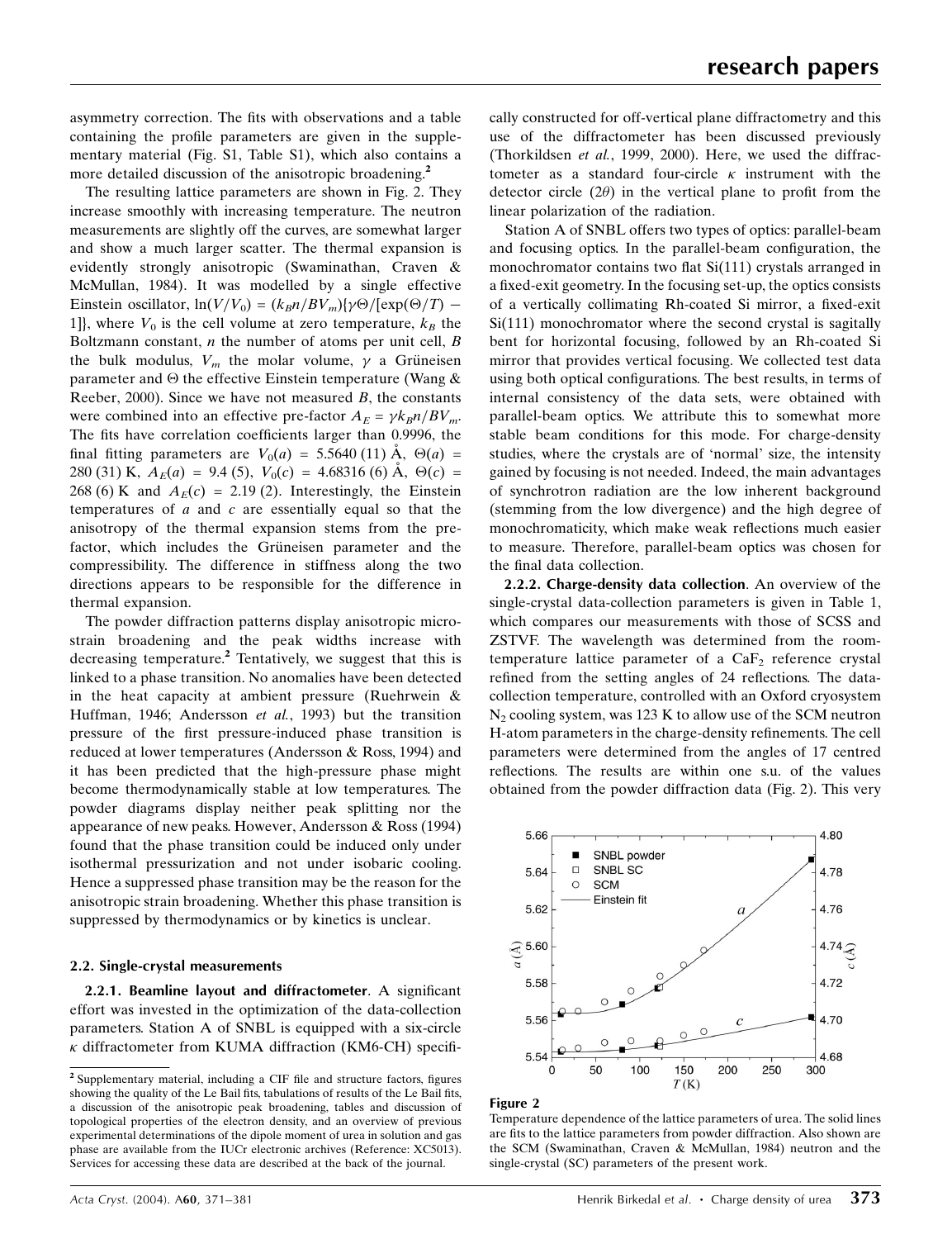Data collections on urea.

SCSS is Swaminathan, Craven, Spackman & Stewart (1984), ZSTVF is Zavodnik et al. (1999). The two values under ZSTVF in the refinement part of the table refer to the full and low-angle data set, respectively, see text.  $R_{\sigma} = \sum \sigma(F_o^2) / \sum F_o^2$ , calculated from the deposited data of SCSS and  $ZSTVF$ .  $R_{int}$  for  $SCSS$  refers only to averaging of reference reflections.

|                                                                                              | Present                    | <b>SCSS</b>                | <b>ZSTVF</b>               |
|----------------------------------------------------------------------------------------------|----------------------------|----------------------------|----------------------------|
| Experimental                                                                                 |                            |                            |                            |
| T(K)                                                                                         | 123(2)                     | 123(2)                     | 148(1)                     |
| a(A)                                                                                         | 5.5780(6)                  | 5.578(1)                   | 5.5890(5)                  |
| c(A)                                                                                         | 4.6860(7)                  | 4.686(1)                   | 4.6947(4)                  |
| $\lambda(A)$                                                                                 | 0.5996(1)                  | 0.7107                     | 0.7069                     |
| $\mu$ (mm <sup>-1</sup> )                                                                    | 0.07                       | 0.11                       | 0.127                      |
| Crystal size (mm)                                                                            | $0.09\times0.13\times0.23$ | $0.40\times0.40\times0.25$ | $0.30\times0.30\times0.35$ |
| Absorption correction                                                                        | None                       | None                       | Numerical                  |
| Scan type                                                                                    | $\omega$                   | $\omega$ -2 $\theta$       | $\omega$ -2 $\theta$       |
| No. of reflections                                                                           |                            |                            |                            |
| measured                                                                                     | 3942                       | 'A sector'                 | 1971                       |
| unique                                                                                       | 1045                       | 318                        | 412/145                    |
| $R_{\rm int}$                                                                                | 0.0141                     | 0.03                       | 0.015                      |
| $R_{\sigma}$                                                                                 | 0.0153                     | 0.0242                     | 0.0045                     |
|                                                                                              | 49.9                       | 29.3                       | 148.5                      |
| $\langle F_o^2/\sigma(F_o^2)\rangle$<br>sin $\theta/\lambda_{\text{max}}$ (Å <sup>-1</sup> ) | 1.44                       | 1.15                       | 1.15                       |
| TDS correction                                                                               | None                       | None                       | Peak tail fits             |
| Refinement                                                                                   |                            |                            |                            |
| Refinement on                                                                                | $F^2$                      | F                          | F                          |
| No. of parameters                                                                            | 77                         | 34                         | 28/29                      |
| wR(F)                                                                                        | 0.0054                     | 0.015                      | 0.028/0.011                |
| R(F)                                                                                         | 0.0204                     | 0.035                      | 0.025/0.008                |
| $wR(F^2)$                                                                                    | 0.0108                     |                            |                            |
| $R(F^2)$                                                                                     | 0.0071                     |                            |                            |
| S                                                                                            | 1.1661                     | 1.57                       | 1.64/1.09                  |

good agreement indicates that the temperature of the singlecrystal experiment was estimated correctly.

The data collection took about three days and covered a hemisphere of reciprocal space, selected so as to minimize vibrations induced by the cold stream. Initial test measurements showed marked improvement when the sample mount was kept roughly parallel to the gas stream. The crystals had a tendency to crack when the temperature was lowered. Neither of the previous works mention this problem. It is possible that the cracking only becomes visible at the increased resolution of the synchrotron. Cooling was most successful with a sample that had a somewhat broad room-temperature mosaic spread because a slightly strained crystal probably gives better data than a cracked one. Reflection intensities were measured with  $\omega$  scans that, owing to the negligible dispersion of the synchrotron beam, can be expected to give the best peak sampling (Blessing, 1987). The scan width was kept constant at  $\Delta \omega = 1.0^{\circ}$ . A small set of strong low-angle reflections was measured with a scan width of  $1.2^{\circ}$  to verify that scan-truncation errors did not occur. The reflections were scanned continuously using 100 bins per reflection. This is faster than and at least as reliable as a step scan with 100 steps. The strongest reflections were measured with Cu foil attenuators. For most of them, the standard pre-detector attenuator was sufficient, but for the very strongest reflections additional attenuators were placed in the incident beam. Attenuator absorptions were derived from measurements with and without filter.

The data set extends to 1.44  $\AA^{-1}$  (Table 1), while the sample scattered to higher angles. However, at the highest angles,  $2\theta \simeq 120^{\circ}$ , the detector arm was at risk of colliding with other equipment in the experimental hutch.

2.2.3. Data reduction. Data reduction was performed using the XD\_RED program of Mathiesen (2001), updated to accommodate synchrotron data from the KM6-CH diffractometer. It performs detailed error propagation calculations with inclusion of, in particular, the s.u.'s of the degree of polarization and the wavelength. The background was estimated from the first 9 and the last 9 steps of each scan. The degree of polarization of the polychromatic synchrotron beam was set to 0.95 (1). This value has been measured in earlier experiments at SNBL under slightly different conditions (Birkedal, 2000). XD\_RED takes the effect of the monochromator explicitly into account and obtained a degree of polarization at the sample position of 0.952. The variance of a reflection includes an instrumental instability factor of  $s =$ 0.002, according to  $\sigma^2(F_H^2) = \sigma^2[I_H(\text{net}) + [sI_H(\text{net})]^2]$ , where  $I_H$  is the intensity.

2.2.4. Thermal diffuse scattering. Thermal diffuse scattering (TDS) may be large at high diffraction angles and at temperatures significantly above the Debye temperature,  $\Theta_{\text{D}}$ .  $\Theta_{\rm D}$  of urea has been derived from heat-capacity measurements (Andersson et al., 1993), using several different methods. The smallest value obtained was  $\Theta_{\rm D} = 135.0$  K. The present experiment, as well as that of SCSS, was performed at 123 K, below the Debye temperature. It was thus deemed safe to neglect the TDS correction, considering also that the temperature dependence of the elastic constants is unknown. ZSTVF corrected for TDS at 148 K by making linear fits to the tails of the diffraction peaks. In view of the anisotropic peak broadening, this procedure may lead to questionable results for our crystal.

2.2.5. Charge-density refinement. The VALRAY program system (Stewart et al., 1998) was used for the full-matrix leastsquares (LSQ) refinement based on  $F^2$  and using experimental weights,  $w(\mathbf{H}) = 1/\sigma^2 [F_o^2(\mathbf{H})]$ . All reflections were included in the refinement. The Hamilton (1965) R-factor-ratio test was used to verify that newly introduced parameters led to significant improvement in residuals.

The initial fractional coordinates and ADPs of N, C and O atoms were taken from SCSS. H-atom nuclear parameters were taken from the  $123 K$  SCM neutron study and kept fixed during the refinement. Anharmonicity was included via refinement of third-order Gram-Charlier coefficients on N and O atoms, which led to significant improvement in residuals. Tests employing third-order parameters on C atoms as well did not lead to lower residuals. The multipole expansion was extended up to the hexadecapole level for C, N and O atoms and to the quadrupole level for H atoms. At all levels, population parameters above 3 s.u. were found

The radial functions of mono-, di- and quadrupoles for C, N and O atoms were the density-localized (van der Wal & Stewart, 1984) orbital products of Clementi & Roetti (1974). Let (is) designate an inner shell density localized orbital product and (os) an outer shell product. The following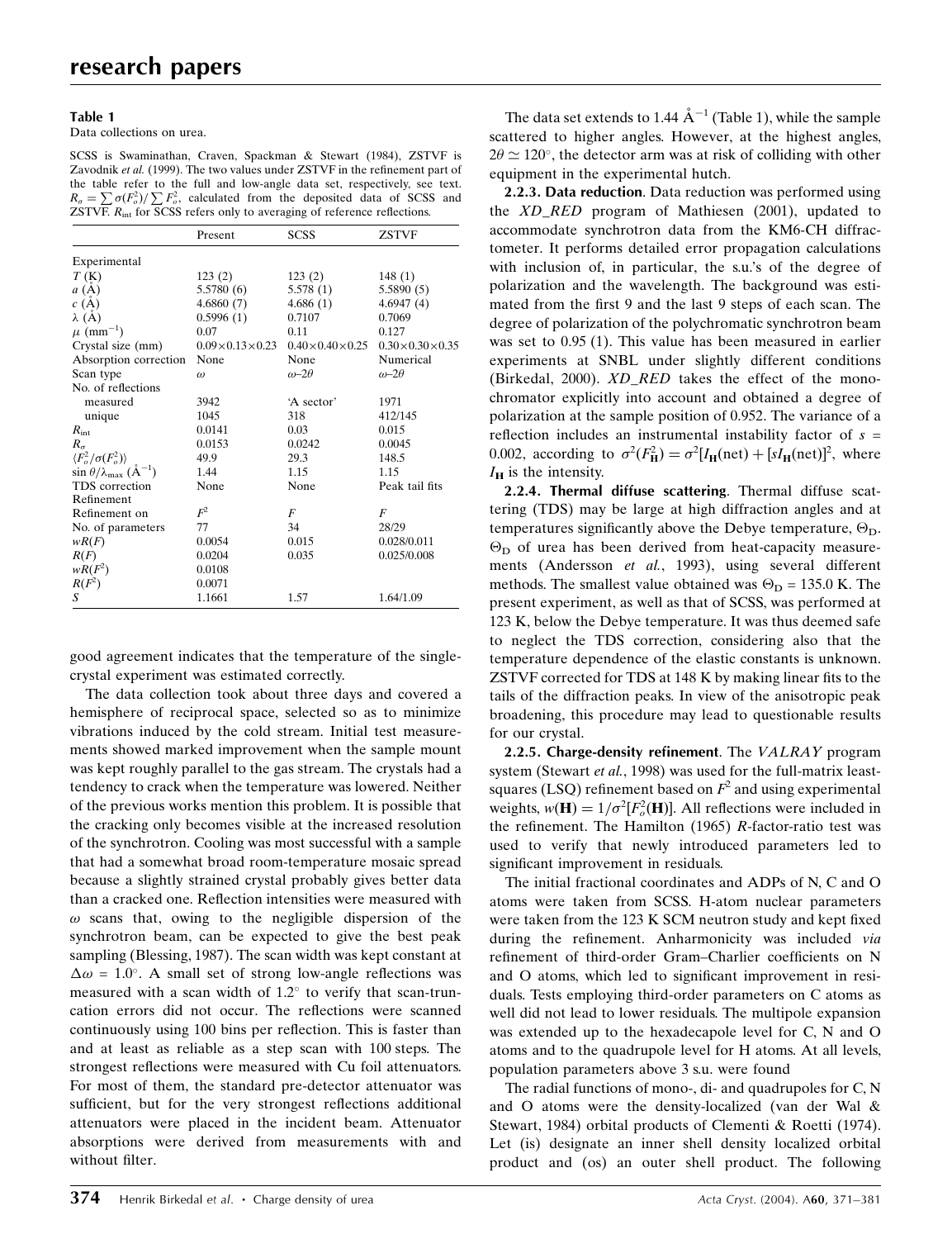Parameters varied in the charge-density refinement.

The neutron results used for H atoms are from SCM. Radial functions are:  $\dagger$  density localized orbital products,  $*\kappa$  refined;  $\ddagger$  exponential,  $\alpha$  refined (SCSS obtained  $\alpha$  from multipole fits to isolated molecule RHF/6-31G(d,p) structure factors); exponential,  $\kappa$  refined. IAM = independent atom model.

|                | Present                                                        | <b>SCSS</b>                                                       | <b>ZSTVF</b>                  |
|----------------|----------------------------------------------------------------|-------------------------------------------------------------------|-------------------------------|
| Position       | C, N, O                                                        | Neutron                                                           | High-angle IAM                |
| $I^{jj}$       | C, N, O                                                        | Neutron                                                           | High-angle IAM                |
| $\overline{C}$ | N.O                                                            |                                                                   |                               |
| H atoms        | Neutron                                                        | Neutron                                                           | Scaled neutron                |
| Poles:         |                                                                |                                                                   |                               |
| mono           | $C^{\dagger}$ , $N^{\dagger}$ , $O^{\dagger}$ , $H^{\ddagger}$ | $C^{\ddagger}$ , $N^{\ddagger}$ , $O^{\ddagger}$ , $H^{\ddagger}$ | $C^*$ , $N^*$ , $O^*$ , $H^*$ |
| di             | $C^{\dagger}$ , $N^{\dagger}$ , $O^{\dagger}$ , $H^{\ddagger}$ | $C^{\ddagger}$ , $N^{\ddagger}$ , $O^{\ddagger}$ , $H^{\ddagger}$ | $C^*$ , $N^*$ , $O^*$ , $H^*$ |
| quadru         | $C^{\dagger}$ , $N^{\dagger}$ , $O^{\dagger}$ , $H^{\ddagger}$ | $C^{\ddagger}$ , $N^{\ddagger}$ , $O^{\ddagger}$ , $H^{\ddagger}$ | $C^*$ , $N^*$ , $O^*$         |
| octu           | $C^{\ddagger}$ , $N^{\ddagger}$ , $O^{\ddagger}$               | $C^{\ddagger}$ . $N^{\ddagger}$ . $O^{\ddagger}$                  | $C^*$ , $N^*$ , $O^*$         |
| hexadeca       | $C^{\ddagger}$ , $N^{\ddagger}$ , $O^{\ddagger}$               |                                                                   | $C^*$                         |
| Extinction     | Becker & Coppens<br>(1974)                                     | None                                                              | Zachariasen (1967)            |

products were used: core monopoles (is)(is), valence monopoles (os)(os), valence dipoles  $(2p)(os)$ , and valence quadrupoles  $(2p)(2p)$ . For the valence mono-, di- and quadrupoles, a common  $\kappa$  parameter was refined for each atom. The radial functions of the higher poles (octu- and hexadecapoles) on C, N and O atoms and all radial functions on H atoms were described by exponential functions,  $R_i(r) =$  $\left[\alpha^{n_l+3}/(n_l+2)!\right]r^{n_l} \exp(-\alpha_l r)$ , with  $n_l \geq l$  (Stewart, 1977). The initial values of  $\alpha$  were standard molecular values (Hehre *et* al., 1969, 1970) and  $n_l$  was set equal to l. In the final model, the  $\alpha$ 's were refined. The  $\alpha$  parameters of the octu- and hexadecapoles were constrained to be equal for each atom type while all  $\alpha$ 's of the two H atoms were constrained to be equal. The core monopole populations were constrained to be equal,  $P_c(C) = P_c(O) = P_c(N).$ 

In Table 2, the present refinement is compared with the refinements of SCSS and ZSTVF. Our final model comprised 77 parameters. In addition to the nuclear and electron parameters shown in the table, an isotropic extinction parameter, g, with Lorentzian distribution of mosaic blocks (Becker &



Figure 3

Residual charge density in urea after multipole refinement, view on the molecular plane. Positive contours full lines, negative contours dashed, zero contour long dashes, intervals 0.05 e  $\AA^{-3}$ . Map on the left calculated with all reflections, maximum and minimum contours  $\pm 0.20$  e  $\AA^{-3}$ . Map on the right calculated with the resolution of SCSS and ZSTVF,  $\sin \theta / \lambda_{\text{max}} = 1.15 \text{ \AA}^{-1}.$ 

Coppens, 1974) was refined. The final value  $g =$  $0.016$  (3)  $\times$   $10^{-4}$  rad<sup>2</sup> yields a lowest  $F_o^2/F_c^2$  ratio of 0.974 for the  $110$  reflection  $-$  well within the regime where the description of extinction is adequate. The scale factor was not refined but estimated from the ratio between  $F(000)$  and the sum of valence and core populations (Stewart, 1976). Its final value is  $0.952$  (6). The largest correlation coefficient was  $0.95$ between  $\alpha_C$  and  $P_{30}(C)$ .

#### 2.3. Analysis of the electron density: atoms in molecules

The electron density was analysed in terms of the theory of atoms in molecules (Bader, 1994). Integrated properties were obtained using the method of Flensburg & Madsen (2000). A similar algorithm has been used by Gatti (1999). For the integration of the experimental density, 5024 points were used to span the surface of C and N atoms while 2788 points were determined on the zero-flux surface of  $O$  atoms. For  $H$  atoms, 664 points were employed for each zero-flux surface. This gave an integration sampling between  $10^5$  and  $10^6$  points in each atomic basin.

#### 3. Discussion of the single-crystal study

The internal agreement of our data set is comparable to the two previous studies, SCSS and ZSTVF, even though both the resolution and the number of averaged reflections are much larger. In Table 1, we compare the three data sets, $3$  and in particular the values of  $R_{\sigma}$  and  $\langle F_o^2/\sigma(F_o^2) \rangle$  whose significance depends of course on a proper estimation of the s.u.'s. The present values are significantly superior to those of SCSS as should be expected from the combination of repeated measurements and the benefits of synchrotron radiation. The values given by ZSTVF are even more impressive. For the fraction of our data set with the resolution of ZSTVF, we obtain  $R_{\sigma} = 0.0067$  and  $\langle F_o^2/\sigma(F_o^2) \rangle = 80.5$ . A more detailed analysis of  $\langle F_o^2/\sigma(F_o^2)\rangle$  for different groups of reflections and the rather large value of the goodness of fit  $S$  of ZSTVF suggests that ZSTVF may have underestimated the s.u.'s. In addition, the ZSTVF data set was corrected for TDS by fitting peak tails, but the anisotropic strain broadening observed in our powder measurements suggests other contributions to the tails.

Our refinement led to very small  $R$  values (Table 1) demonstrating the extremely good agreement between measurements and model. The residual density is shown in Fig. 3, which displays two maps; one map has been calculated with all reflections and the other one with the resolution  $\sin \theta / \lambda_{\text{max}} = 1.15 \text{ Å}^{-1}$  of the two previous studies. The latter is completely flat while the former shows features amounting to  $\pm 0.20$  e  $\AA^{-3}$ . This is due to the expected increase of the relative uncertainty  $\sigma(F_o^2)/F_o^2$  at higher angles. It can thus be concluded that the refinement successfully reproduces the measured intensities.

<sup>3</sup> For these comparisons, the data sets of SCSS and ZSTVF were transformed from F to  $F^2$ . The s.u.'s were transformed according to  $\sigma(F^2) = 2F\sigma(F)$ .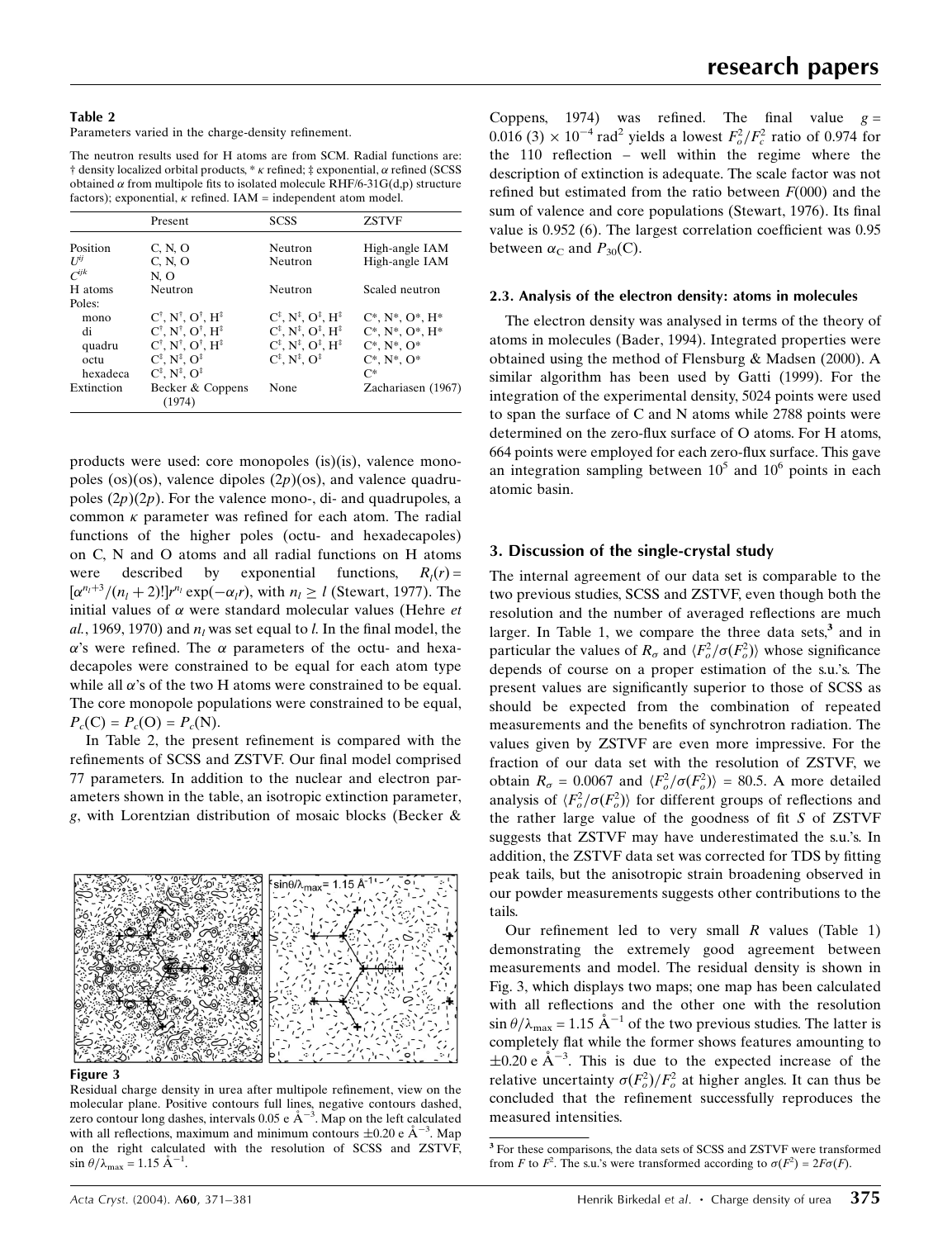Nuclear parameters of urea.

First line: present study; second line: 123 K neutron results of SCM. H-atom parameters are not included as they were taken from the neutron refinement. The fractional coordinates are multiplied by  $10^4$ ,  $U^{ij}$  in units of  $10^{-4}$   $\AA^2$ ,  $C^{ijk}$ multiplied by  $10^5$ . C and O atoms are on positions  $(0, 1/2, z)$ , site symmetry 2.mm, the N atom is on position  $(x, x+1/2, z)$ , site symmetry ..m.

|          | x          | Z.          | $I^{11}$            | $I^{33}$            | $I^{12}$            | $U^{13}$     |
|----------|------------|-------------|---------------------|---------------------|---------------------|--------------|
| C        |            | 3282.1(3)   | 151.9(4)            | 67.5(4)             | $-3.5(6)$           |              |
|          |            | 3280(2)     | 147(5)              | 65(3)               | 1(4)                |              |
| $\Omega$ |            | 5963.4 (10) | 195.8(4)            | 66.5(3)             | 16.4(8)             |              |
|          |            | 5962 $(2)$  | 197(6)              | 63(4)               | 17(5)               |              |
| N        | 1446.8 (7) | 1790.1 (10) | 293.1(6)            | 95.6(4)             | $-157.0(7)$         | 0.2(3)       |
|          | 1447(1)    | 1785(1)     | 286(4)              | 95(2)               | $-147(2)$           | 2(3)         |
|          | $C^{111}$  | $C^{112}$   | $\mathcal{C}^{113}$ | $\mathcal{C}^{123}$ | $\mathcal{C}^{133}$ | $\sqrt{333}$ |
| $\circ$  |            |             | $-3.2(9)$           | 2(4)                |                     | 1.3(5)       |
| N        | $-6.5(7)$  | 5.8(8)      | 18.8 (13)           | $-36(3)$            | 1.2(7)              | 1.8(6)       |

#### 3.1. Geometry and thermal motion

Fractional coordinates and displacement parameters are given in Table 3. The agreement between the nuclear parameters obtained in the present study and the neutron results of SCM is excellent. All quantities are equal within two neutron s.u.'s except for z and  $U^{12}$  of the N atom where the difference is 5.1 and 5.0 neutron s.u.'s, respectively. This difference is due to the inclusion of anharmonicity in the present model, with particularly significant results for the N atom.

The SCM neutron displacement parameters were analysed by Capelli et al. (2000). They adjusted by LSQ a molecular mean-field model of rigid-body and low-frequency internal motion to the temperature dependence of the ADPs (Bürgi  $\&$ Förtsch, 1999; Bürgi & Capelli, 2000; Bürgi et al., 2000). They found that the pyramidalization of the N atom, which is partly responsible for the non-planarity of the molecule in the gas phase, is also important in the solid state. The largest anharmonic effect in the present model is in the out-of-plane N-atom motion, consistent with the analysis of Bürgi et al. (2000). The molecular geometry and the geometry of the hydrogen bonds<sup>4</sup> are given in Table S4 (supplementary material). The geometry agrees with the neutron data but the present results are significantly more precise. The molecular geometry in the gas phase (Godfrey et al., 1997) presents some interesting differences from the solid state. The  $C = 0$  bond is 0.036 Å shorter in the gas phase while the C $-N$  bond is  $0.040 \text{ Å}$  longer. This difference is larger than what can be expected from the non-planarity only and has been explained as a direct effect of the extensive hydrogen bonding in the crystal (Keuleers et al., 1999).

## Table 4

Radial scaling parameters  $(\AA^{-1})$  for urea.

HSP are the standard molecular values used as starting point in the refinement (Hehre et al., 1969, 1970).

|          | Present    |          | <b>SCSS</b> | <b>ZSTVF</b> | <b>HSP</b> |  |
|----------|------------|----------|-------------|--------------|------------|--|
|          | К          | α        | $\alpha$    | К            | $\alpha$   |  |
| C        | 0.991(4)   | 5.09(10) | 4.42(8)     | 0.97(1)      | 6.50       |  |
| $\Omega$ | 0.9784(16) | 9.1(6)   | 9.6(3)      | 0.98(1)      | 8.50       |  |
| N        | 1.002(3)   | 7.2(2)   | 7.97(19)    | 0.98(1)      | 7.37       |  |
| H        |            | 4.38(5)  | 4.91(17)    | 1.02(2)      | 4.69       |  |

#### 3.2. Deformation density model

The refined multipole population parameters are presented in Table S3 (supplementary material). The present model extends further than the two previous ones since hexadecapoles are used on all heavy atoms, see Table 2. ZSTVF used hexadecapoles on C atoms only with the largest population parameter being only 3 s.u. In contrast, our hexadecapole parameters attain values of up to 6 s.u.'s. The current radial description is more flexible than either of the previous studies (Table 2). The exponents of the single exponentials used by SCSS, one  $\alpha$  for each atom type, were not experimentally derived but calculated from a LSQ fit of an electron-density model to theoretical structure factors obtained by a 6-31G(d,p) RHF molecular calculation assuming a crystal consisting of non-interacting molecules. ZSTVF performed  $\kappa$  refinements but do not specify the radial functions used.

The refined radial parameters are given in Table 4, where we compare them with the SCSS, ZSTVF and the standard molecular exponents of Hehre et al. (1969, 1970), hereafter referred to as HSP. Fig. 4 shows the radial function for the C-atom octupole. The lower-order poles  $(l < 2)$ , treated by  $\kappa$  refinement, were only slightly modified in the refinement. C and O atoms are expanded  $(\kappa < 1)$ , but C atoms only slightly so. The inner poles on the N atom are unchanged within less than one s.u. For the higher poles, the O atom is contracted with respect to the HSP standard values while C, N and H atoms are more diffuse. In comparison with SCSS, where the values were refined with a scaling parameter common for all poles, the C atom is less diffuse while the other atoms are more



Figure 4 Normalized C-atom octupole radial function of urea.

<sup>4</sup> All geometrical quantities involving H-atom positions and/or the positions of critical points have been calculated from the parameters after refinement. For quantities involving H atoms, the s.u.'s given by SCM were used. This is necessary as neither H-atom nor critical-point coordinates are variables in the least-squares-refinement process. The procedure neglects correlation between the parameters.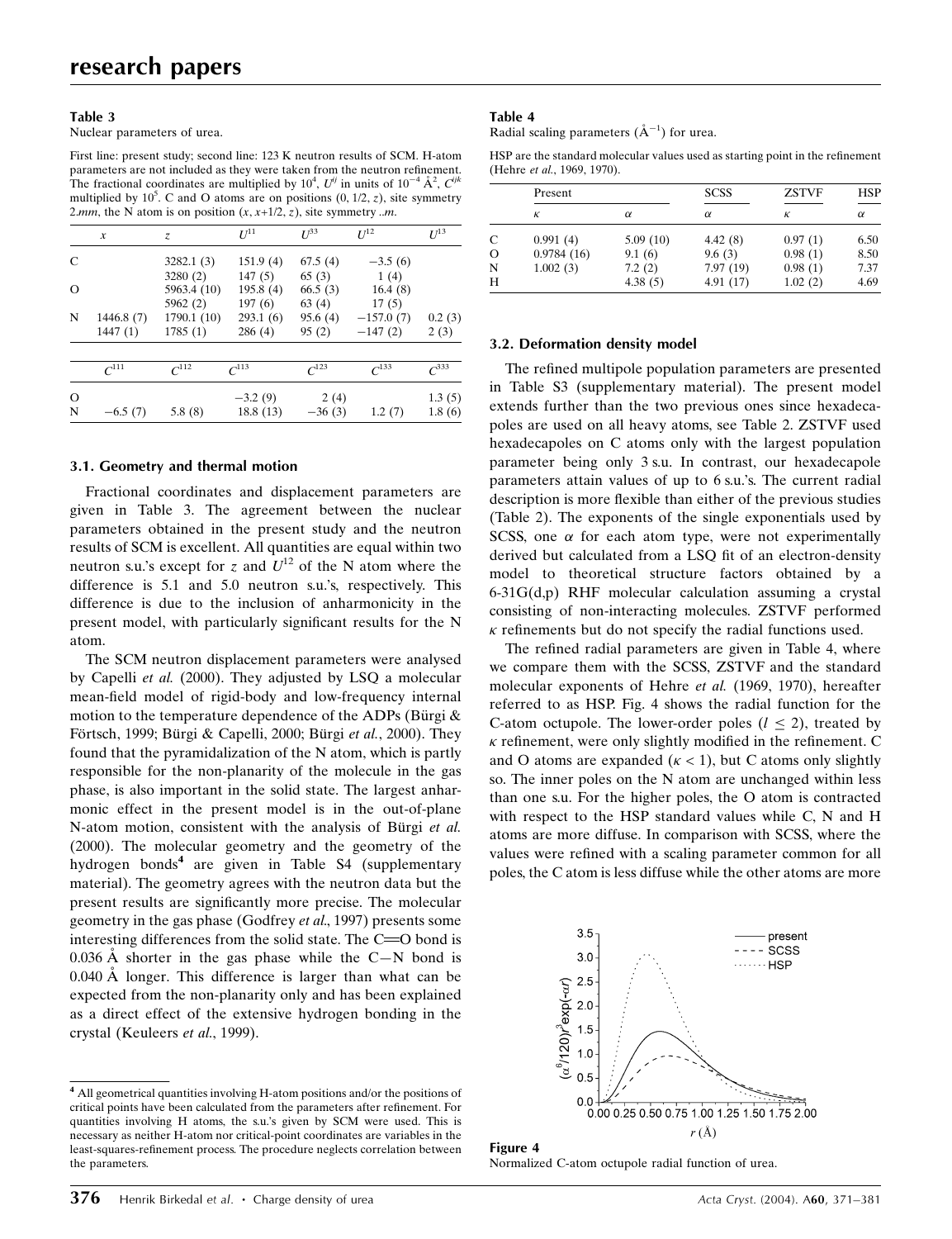diffuse. The C atom shows the largest variations. The maximum of the radial function (Fig. 4) is  $r_{\text{max}} = n_l \alpha^{-1}$ , which gives 0.46, 0.59 and 0.68  $\AA$  for the HSP standard exponent, the present refined one and the SCSS value, respectively. It is clear that the C atom in urea has more diffuse components than the standard HSP atom.

The need for flexible radial functions has been noted by Figgis et al. (1993) in their 9 K X–N study of  $(ND_4)_{2-}$  $(Cu(SO_4))_2 \cdot 6D_2O$ . They conclude 'The molecular density is not described by simple  $\kappa$  modification of atomic radial functions'. They solved the problem by adding extra diffuse radial functions on some atoms but did not refine exponents. Volkov et al. (2000) investigated the difference between experimental and theoretical crystal charge densities by applying a multipole model to calculated structure factors. Theoretical structure factors at the periodic RHF/6-21G(d,p) and RHF/6-31G(d,p) level were calculated to a resolution of  $\sin \theta / \lambda < 1.05 \text{ Å}^{-1}$ . The ensuing multipole refinements were subjected to local symmetry and chemical constraints and extended to octupoles only for the non-H atoms and to the quadrupole level for H atoms. Their principal conclusion was `The main origin of the observed discrepancies is attributed to the nature of the radial functions in the experimental multipole model'. While their multipole modelling approach can be considered somewhat restricted, this conclusion shows that it is necessary to allow full flexibility in the radial functions.

#### 3.3. Critical points

In Tables 5, S5, S6, S7 and S8, we present the critical points (CPs) of the electron density and compare them with the theoretical and ZSTVF results. The topology fulfils the Morse equation,  $n(3, -3) - n(3, -1) + n(3, +1) - n(3, +3) = 0$  for periodic systems, and is thus consistent. A qualitative discussion of the topology is given in the supplementary material.



#### Figure 5

Relation between bond length D and  $\rho(\mathbf{r}_c)$  for C–O bonds. Systems are citrinin (Roversi et al., 1996), MAHS (methylammonium hydrogen succinate, Flensburg et al., 1995), MADMA (methylammonium hydrogen maleate, Madsen et al., 1998a), benzoylacetone (Madsen et al., 1998b), D,L-Asp (Flaig et al., 1998), Gly-L-Thr dihydrate (Dittrich et al., 2000) and urea from the present study. Two exponential fits are given, one to the citrinin data 'Roversi et al.  $(1996)$ ' and one to all the data 'new fit'.

The hydrogen-bonded columns create empty tunnels along the c axis (Swaminathan, Craven & McMullan, 1984). In these, the atomic surfaces of the N atoms meet, and the N atoms are thus bonded (in the topological sense) across the tunnel. The topology derived from the theoretical calculations (Gatti, 1999) shows exactly the same set of bond CPs (BCP).

The only qualitative difference between the *ab initio* and experimental electron densities is in the regions where the electron density is close to zero. In the experimental density, there is a minimum (C5) with negative  $\rho(\mathbf{r}_c)$  =  $-0.0008$  (2) e  $\text{\AA}^{-3}$ , *i.e.* practically zero. In addition, there is a minimum with a positive density (C4) with  $\rho(\mathbf{r}_c)$  =  $0.0030$  (1) e  $\AA^{-3}$ . The first is situated in the 'walls' of the empty column mentioned above while the latter is situated close to the centre. Two ring critical points are also present  $(R5$  and R6, Table S6) to fulfil the Morse equation. In the theoretical density, R5 and R6 are substituted by a single point R5<sup>'</sup> (see Table S7 for characteristics of the ring and cage critical points of the periodic ab initio calculations). The positivity of experimental electron densities is not guaranteed by the multipole model, while the ab initio calculations do not suffer from this problem. The local deficiency of the experimental model is not expected to have major consequences outside low-density regions.

Roversi et al. (1996) found that the value of the charge density in the BCP of  $C-O$  bonds in citrinin follows the relation  $\rho(\mathbf{r}_c) = 6.063D^{-3.521}$ , where the bond length D is in  $\AA$ and  $\rho(\mathbf{r}_c)$  in e  $\mathring{A}^{-3}$ . We included several other values from the literature to get an idea of the quality of the relation, Fig. 5. The agreement is generally very good and the present value for urea is in extremely good agreement with the literature values. By fitting the curve to all the values, a new relation is obtained which is labelled 'new fit' in Fig.  $5:5 \rho(\mathbf{r}_c) =$ 6.087(180) $R^{-3.498(120)}$ . Our value of  $\rho(\mathbf{r}_c)(C-\overline{O})$  is larger by 0.186 e  $\AA^{-3}$  than that of ZSTVF. The agreement of our value with the host of other experimental values (Fig. 5) suggests that the result of ZSTVF is less accurate. The present value of the  $C-O$  Laplacian is about the same as has been found in the studies presented in Fig. 5. It is also close to the average values derived from nine amino acids by Flaig et al. (1999), who found  $-33.0$  (40) and  $-34.9$  (26) e  $\AA^{-5}$  for the long and short carboxylate bond, respectively. The value of ZSTVF,  $-18.86$  e  $\AA^{-5}$ , seems to be too small.

The bond length and  $\rho(\mathbf{r}_c)$  places the C–O bond between a typical double and single bond. The value of the ellipticity indicates a predominantly  $\sigma$ -type bond. The C-N bond is rather short, and shows relatively large values of  $\rho(\mathbf{r}_c)$  and of ellipticity. This indicates a  $\pi$  contribution to the bond with charge delocalization over the  $O \rightarrow C \rightarrow N$  framework. The intermolecular interactions are all of closed-shell nature (Table S5), in agreement with the expectation for normal predominantly electrostatic hydrogen bonds.

<sup>&</sup>lt;sup>5</sup> No s.u.'s on  $\rho$ (**r**c) are given by Flaig *et al.* (1998) for D,L-Asp. For the LSQ fit, the four observations from this study were, arbitrarily, assigned s.u.'s of 0.04 in order to permit using weighted LSQ.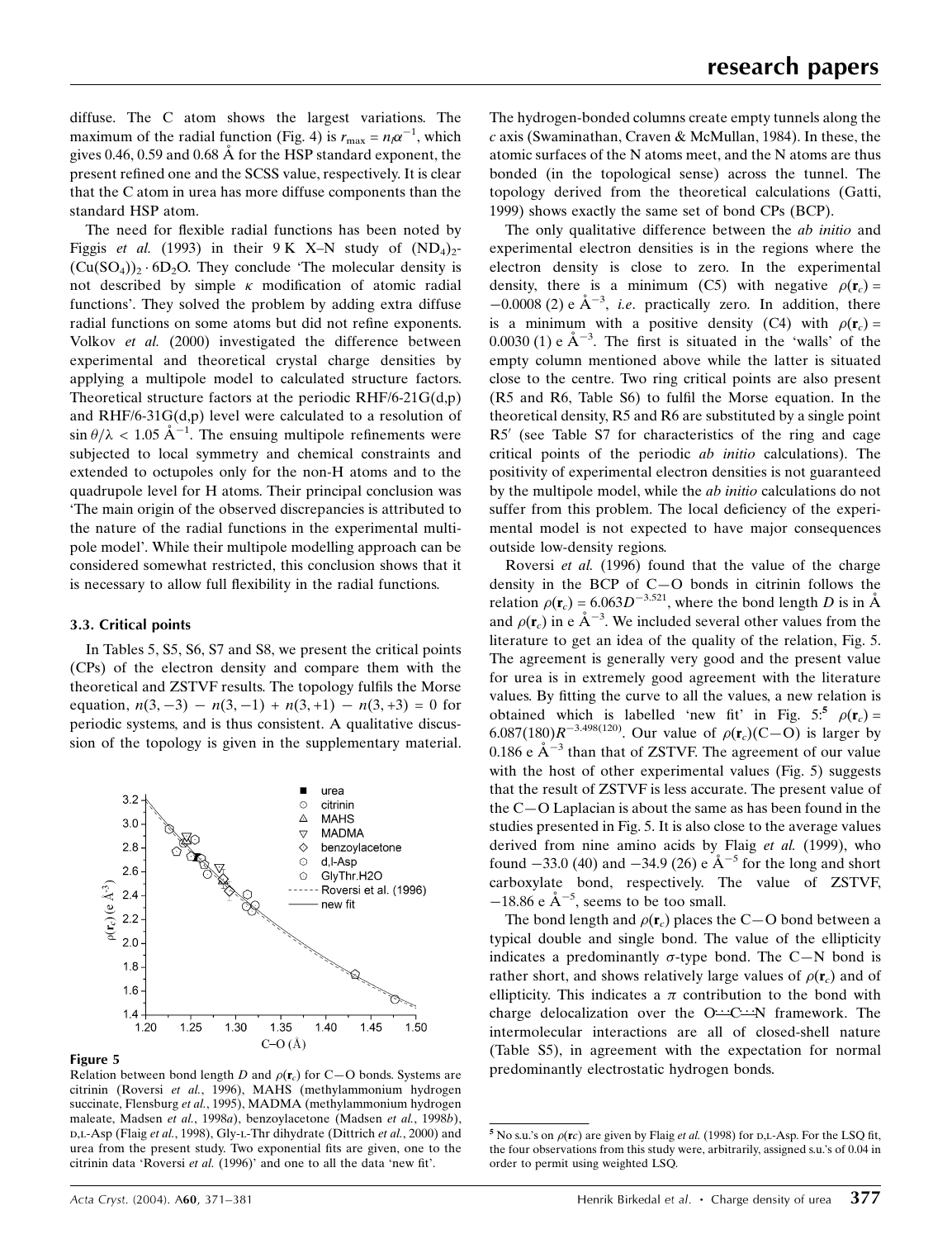Intramolecular bond critical points in crystalline urea.

D is the bond length  $A - B$ , D1 is the distance from A to the BCP while D2 is the B-BCP distance. First line: present study; second: periodic RHF 6-21G(d,p); third: periodic RHF 6-31G(d,p); fourth: periodic RHF 6-311G(d,p); fifth: experimental density of ZSTVF.

|         | $D(\AA)$   | $D1(\AA)$  | $D2(\AA)$ | $\rho(\mathbf{r}_c)$ (e $\rm \AA^{-3}$ ) | $\nabla^2 \rho(\mathbf{r}_c)$ (e Å <sup>-5</sup> ) | $\lambda_1$ (e $\rm \AA^{-5}$ ) | $\lambda_2$ (e $\rm \AA^{-5}$ ) | $\lambda_3$ (e $\AA^{-5}$ ) | $\boldsymbol{\varepsilon}$ |
|---------|------------|------------|-----------|------------------------------------------|----------------------------------------------------|---------------------------------|---------------------------------|-----------------------------|----------------------------|
| $C - O$ | 1.2565(5)  | 0.461(3)   | 0.796(3)  | 2.722(10)                                | $-31.8(3)$                                         | $-25.08(15)$                    | $-24.38(16)$                    | 17.66 (12)                  | 0.029(9)                   |
|         | 1.258      | 0.430      | 0.827     | 2.545                                    | $-12.90$                                           | $-24.40$                        | $-23.50$                        | 34.99                       | 0.038                      |
|         | 1.258      | 0.410      | 0.848     | 2.594                                    | $-7.46$                                            | $-25.37$                        | $-25.29$                        | 43.20                       | 0.003                      |
|         | 1.258      | 0.421      | 0.837     | 2.578                                    | $-11.92$                                           | $-24.62$                        | $-24.31$                        | 37.01                       | 0.013                      |
|         | 1.258      | 0.427      |           | 2.536                                    | $-18.86$                                           | $-23.33$                        | $-20.23$                        | 24.71                       | 0.15                       |
| $C-N$   | 1.3384(4)  | 0.542(4)   | 0.796(4)  | 2.359(16)                                | $-25.0(3)$                                         | $-20.29(17)$                    | $-16.2(2)$                      | 11.50(16)                   | 0.26(2)                    |
|         | 1.341      | 0.471      | 0.870     | 2.326                                    | $-22.86$                                           | $-21.77$                        | $-19.09$                        | 18.00                       | 0.140                      |
|         | 1.341      | 0.449      | 0.892     | 2.376                                    | $-27.35$                                           | $-21.51$                        | $-19.70$                        | 13.86                       | 0.092                      |
|         | 1.341      | 0.466      | 0.874     | 2.339                                    | $-26.53$                                           | $-20.19$                        | $-18.55$                        | 12.20                       | 0.089                      |
|         | 1.343      | 0.440      |           | 2.538                                    | $-37.66$                                           | $-27.34$                        | $-23.00$                        | 12.68                       | 0.19                       |
| $N-H1$  | 1.005(2)   | 0.7518(12) | 0.253(2)  | 2.25(2)                                  | $-30.9(7)$                                         | $-31.2(3)$                      | $-28.6(4)$                      | 28.94(13)                   | 0.091(19)                  |
|         | 1.007      | 0.763      | 0.244     | 2.360                                    | $-48.78$                                           | $-35.65$                        | $-33.92$                        | 20.79                       | 0.051                      |
|         | 1.007      | 0.785      | 0.222     | 2.341                                    | $-47.27$                                           | $-35.10$                        | $-33.50$                        | 21.33                       | 0.048                      |
|         | 1.007      | 0.769      | 0.238     | 2.311                                    | $-48.54$                                           | $-33.53$                        | $-31.90$                        | 16.89                       | 0.051                      |
|         | 1.005      | 0.795      |           | 1.797                                    | $-30.44$                                           | $-26.77$                        | $-25.54$                        | 21.88                       | 0.05                       |
| $N-H2$  | 1.0020(15) | 0.7486(18) | 0.253(2)  | 2.280(13)                                | $-34.6(3)$                                         | $-32.31(19)$                    | $-30.10(16)$                    | 27.78 (12)                  | 0.073(9)                   |
|         | 1.000      | 0.755      | 0.245     | 2.405                                    | $-49.67$                                           | $-36.24$                        | $-34.45$                        | 21.01                       | 0.052                      |
|         | 1.000      | 0.778      | 0.222     | 2.384                                    | $-48.20$                                           | $-35.66$                        | $-34.02$                        | 21.48                       | 0.048                      |
|         | 1.000      | 0.762      | 0.239     | 2.355                                    | $-49.45$                                           | $-34.10$                        | $-32.43$                        | 17.07                       | 0.052                      |
|         | 0.997      | 0.791      |           | 1.843                                    | $-33.37$                                           | $-28.13$                        | $-26.93$                        | 21.68                       | 0.05                       |

3.3.1. Quantitative comparison of BCPs with periodic RHF and ZSTVF. Tables 5 and S5 compare the BCPs with the periodic RHF results and the data of ZSTVF. The  $C-O$  and  $C-N$  BCPs are always closer to C than to O and N atoms, and in the  $N-Hi$  bonds they are closer to the H than to the N atom. It is clear from the distances that both the periodic RHF calculations and ZSTVF show systematically more polarized bonds than the present density. Compared to our experimental density,  $\rho(\mathbf{r}_c)$  of the C–O and C–N bonds is underestimated by the RHF calculations while those in  $N-H$  bonds are overestimated. In the ZSTVF study, the  $C-O$  and  $N-H$ bonds show smaller, and the  $C-N$  bond larger, electron densities than in the present.

The Laplacians also show large variations. Compared to the present results, the  $C-O$  Laplacian is consistently too small in the RHF calculations while the  $N-H$  values are too large. For the  $C$ -O bond, the erratic behaviour upon extension of the basis set indicates that the basis sets are inadequate. For all three basis sets, and especially for 6-31G(d,p),  $\lambda_3$  is predicted to be far too large. For the N–H bonds,  $\lambda_1$  and  $\lambda_2$  are overestimated (too negative) while  $\lambda_3$  is too small. As mentioned in the previous section, ZSTVF gives too small a Laplacian for the C–O bond. This is largely due to too large a value of  $\lambda_3$ .

In order to investigate the effect of basis set and electron correlation on CPs and integrated properties, we performed a large number of computations on urea (Birkedal & Schwarzenbach, 2004). These included non-correlated calculations (RHF), perturbation treatment of correlation (MP2, MP3, MP4SDQ), variational treatment of correlation (CISD) and a single density functional approach (B3LYP). Computations were done with different basis sets: 6-31G( $nd, np$ ) ( $n = 1, 2, 3$ ), 6-311G( $nd, np$ ) ( $n = 1, 2, 3$ ), 6-311++G, 6-311++G(3d,3p), ccpVDZ and cc-pVTZ. These include some of the most frequently used double- and triple-zeta basis sets. We shall not discuss these results in detail here but merely summarize some key results. For both the  $6-31G(nd,np)$  and  $6-311G(nd,np)$ series, it was found that the above-mentioned over-polarization of the  $C$ -O bond disappeared when more polarization functions were added [increasing  $n$  in  $(nd, np)$ ]. This resulted in a larger absolute (more negative) value of the Laplacian at the bond critical point. The addition of diffuse functions did not influence this property. This shows that the oft-used basis sets  $6-31G(d,p)$  and  $6-311G(d,p)$ , with or without diffuse functions, are not well adapted for the description of the strongly polarized  $C$ —O bond. The agreement with the present study was further improved by adding electron correlation.

These observations consistently indicate a deficiency in the computations, especially for the highly polarized  $C-O$  bond. The ZSTVF density shows many of the same problems as the calculations.

3.3.2. Integrated properties. Integrated atomic Laplacians, charges, volumes and dipole moments are given in Table 6, where they are compared with the corresponding values derived directly from the multipole model. This table also reports the properties obtained by integration of the theoretical data (Gatti, 1999). The superior precision of the present study is immediately seen by comparison of the monopole charges with those of ZSTVF, the monopole s.u.'s being lower by a factor of 2–3.5 in the present work. The ZSTVF monopole charges are equal to the present ones within three ZSTVF s.u.'s.

The integrated Laplacians, L, are all reasonably small indicating that the integrations over the atomic basins are sufficiently precise. This is reflected by the integrated volumes and charges that all deviate by less than 0.3% from the expected values ( $V_{\text{molecule}} = 1/2V_{\text{cell}}$  and  $q_{\text{molecule}} = 0$ ).

The integrated atomic charges obtained from the periodic RHF calculations are much larger than the experimental ones,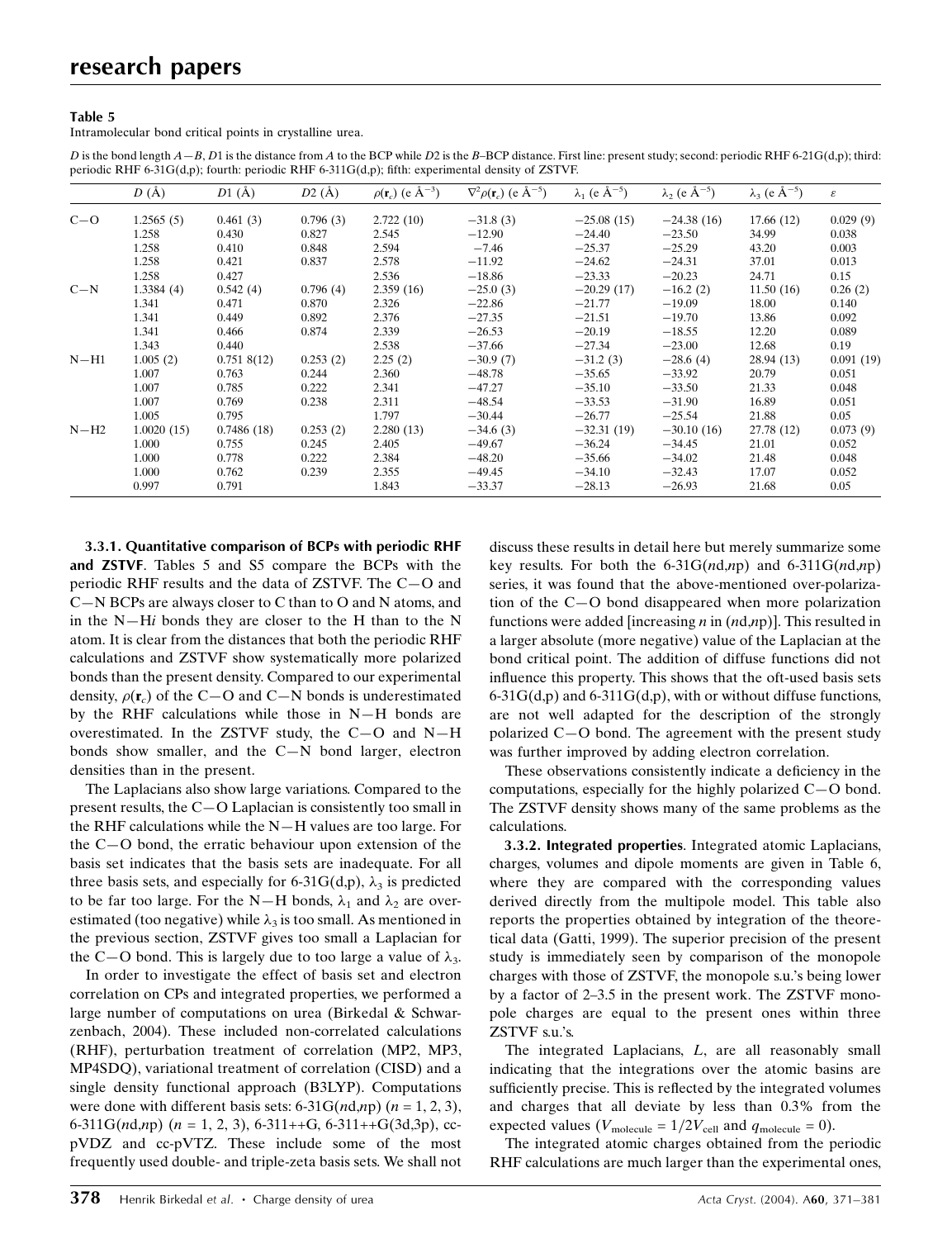Integrated properties for urea: Laplacian, charges and dipole moments.

L is the integrated Laplacian in units of 10<sup>-5</sup> e Å<sup>-2</sup>. Integrated volume V in Å<sup>3</sup> units, the three charges  $(q, q^{\text{mono}}$  and  $q^{\text{mono}}_{ZSTVF}$ ) in e units. The right half of the table gives the atomic dipole moments and their contributions. All dipole contributions in units of e Å. The only non-zero  $d_x^a$  and  $d_y^a$  are  $d_x^a(N) = 0.023$ ,  $d_x^a(H1) = 0.055$  and  $d_y^a(H1) = -0.002$  e Å. The first line gives the results of the present study, the three following lines present the periodic RHF results (Gatti, 1999) in the order  $6-21G(d,p)$  (second line),  $6-31G(d,p)$  (third line) and  $6-311G(d,p)$  (fourth line).  $\sum NH_2$ ,  $\sum CO$ ,  $\sum$ mol give sums over the NH<sub>2</sub> group, the CO group and the full molecule, respectively.

|                        |          |       |                |                              |                        |                          | Dipole moments |                |          |              |                |              |
|------------------------|----------|-------|----------------|------------------------------|------------------------|--------------------------|----------------|----------------|----------|--------------|----------------|--------------|
|                        | $\cal L$ |       | Charges        |                              |                        |                          | AIM            |                |          | Multipoles   |                |              |
| $\Omega$               |          | V     | $\overline{q}$ | $q^{\overline{\text{mono}}}$ | $q_{ZSTVF}^{\rm mono}$ | $\Omega$                 | $d_z^a$        | $d_z^{\rm ct}$ | $d_z\,$  | $d_z^a$      | $d_z^{\rm ct}$ | $d_z\,$      |
| $\mathbf C$            | 19       | 4.35  | 1.667          | $-0.07(4)$                   | $-0.03(13)$            | $\mathbf C$              | 0.113          | 2.564          | 2.677    | $-0.017(9)$  | $-0.11(6)$     | $-0.12(6)$   |
|                        | $-1176$  | 3.33  | 2.322          |                              |                        |                          | 0.049          | 3.571          | 3.620    |              |                |              |
|                        | $-1192$  | 3.07  | 2.478          |                              |                        |                          | 0.048          | 3.812          | 3.860    |              |                |              |
|                        | $-701$   | 3.34  | 2.332          |                              |                        |                          | 0.052          | 3.586          | 3.639    |              |                |              |
| $\mathcal{O}$          | 20       | 17.58 | $-1.177$       | $-0.41(2)$                   | $-0.23(7)$             | $\mathcal{O}$            | 0.144          | $-3.290$       | $-3.146$ | $-0.071(7)$  | $-1.13(6)$     | $-1.21(6)$   |
|                        | 49       | 17.87 | $-1.429$       |                              |                        |                          | 0.221          | $-3.995$       | $-3.773$ |              |                |              |
|                        | 31       | 18.51 | $-1.479$       |                              |                        |                          | 0.265          | $-4.136$       | $-3.871$ |              |                |              |
|                        | 9        | 18.52 | $-1.431$       |                              |                        |                          | 0.210          | $-4.002$       | $-3.791$ |              |                |              |
| N                      | 478      | 19.52 | $-1.214$       | $-0.04(5)$                   | $-0.30(9)$             | $\mathbf N$              | $-0.029$       | $-1.018$       | $-1.048$ | 0.016(8)     | $-0.03(4)$     | $-0.02(4)$   |
|                        | 83       | 19.78 | $-1.442$       |                              |                        |                          | $-0.069$       | $-1.194$       | $-1.263$ |              |                |              |
|                        | 447      | 20.19 | $-1.572$       |                              |                        |                          | $-0.078$       | $-1.302$       | $-1.380$ |              |                |              |
|                        | 190      | 19.72 | $-1.453$       |                              |                        |                          | $-0.073$       | $-1.204$       | $-1.276$ |              |                |              |
| H1                     | $-484$   | 2.91  | 0.482          | 0.14(2)                      | 0.21(4)                | H1                       | $-0.026$       | 0.641          | 0.615    | 0.088(9)     | 0.19(3)        | 0.28(3)      |
|                        | $-29$    | 2.97  | 0.503          |                              |                        |                          | $-0.032$       | 0.670          | 0.638    |              |                |              |
|                        | 37       | 2.65  | 0.541          |                              |                        |                          | $-0.035$       | 0.721          | 0.686    |              |                |              |
|                        | 12       | 2.85  | 0.507          |                              |                        |                          | $-0.034$       | 0.675          | 0.641    |              |                |              |
| H2                     | $-251$   | 2.98  | 0.493          |                              |                        | H2                       | 0.064          | $-0.080$       | $-0.016$ | $-0.222(13)$ | $-0.022(3)$    | $-0.244(14)$ |
|                        | $-3$     | 3.13  | 0.492          |                              |                        |                          | 0.067          | $-0.080$       | $-0.013$ |              |                |              |
|                        | 5        | 2.81  | 0.531          |                              |                        |                          | 0.072          | $-0.087$       | $-0.014$ |              |                |              |
|                        | 48       | 2.98  | 0.497          |                              |                        |                          | 0.069          | $-0.081$       | $-0.012$ |              |                |              |
| $\sum$ NH <sub>2</sub> |          | 25.40 | $-0.240$       | 0.24(6)                      | 0.12(11)               | $\Sigma$ NH <sub>2</sub> | 0.009          | $-0.458$       | $-0.448$ | $-0.119(18)$ | 0.13(5)        | 0.01(5)      |
|                        |          | 25.88 | $-0.448$       |                              |                        |                          | $-0.034$       | $-0.604$       | $-0.639$ |              |                |              |
|                        |          | 25.64 | $-0.500$       |                              |                        |                          | $-0.040$       | $-0.667$       | $-0.708$ |              |                |              |
|                        |          | 25.55 | $-0.450$       |                              |                        |                          | $-0.038$       | $-0.610$       | $-0.648$ |              |                |              |
| $\Sigma$ co            |          | 21.93 | 0.490          | $-0.48(5)$                   | $-0.26(15)$            | $\Sigma$ co              | 0.257          | $-0.725$       | $-0.469$ | $-0.088(11)$ | $-1.24(9)$     | $-1.33(9)$   |
|                        |          | 21.20 | 0.893          |                              |                        |                          | 0.270          | $-0.424$       | $-0.153$ |              |                |              |
|                        |          | 21.59 | 0.999          |                              |                        |                          | 0.312          | $-0.324$       | $-0.012$ |              |                |              |
|                        |          | 21.85 | 0.900          |                              |                        |                          | 0.263          | $-0.415$       | $-0.153$ |              |                |              |
| $\sum$ mol             |          | 72.73 | 0.011          | 0.00(9)                      | $-0.02(21)$            | $\sum$ mol               | 0.275          | $-1.640$       | $-1.365$ | $-0.33(3)$   | $-0.98(11)$    | $-1.30(11)$  |
|                        |          | 72.95 | $-0.002$       |                              |                        |                          | 0.202          | $-1.632$       | $-1.430$ |              |                |              |
|                        |          | 72.87 | $-0.000$       |                              |                        |                          | 0.232          | $-1.659$       | $-1.427$ |              |                |              |
|                        |          | 72.96 | $-0.000$       |                              |                        |                          | 0.186          | $-1.635$       | $-1.449$ |              |                |              |

especially for C atoms, where all three RHF calculations give charges larger than 2.3 e. The aforementioned investigation of basis set and correlation dependence of the BCPs was extended to integrated atomic properties (Birkedal & Schwarzenbach, 2004). The conclusion was clear: the very large atomic charge on the C atom is due to the neglect of electron correlation. The present experiment provides a target value against which new calculations can be validated.

The molecular dipole moment vector can be written as a sum over atomic contributions  $\mathbf{d} = \sum_{\Omega} q(\Omega) \mathbf{X}_{\Omega} + \sum_{\Omega} \mathbf{M}(\Omega) =$  $\mathbf{d}^{\mathrm{ct}} + \mathbf{d}^a$ , where  $\mathbf{X}_{\Omega}$  is the nuclear position vector and  $\mathbf{M}(\Omega)$  is the first moment of the atomic charge distribution:  $M(\Omega)$  =  $-e \int_{\Omega} \mathbf{r}_{\Omega} \rho(\mathbf{r}) d\mathbf{r}$  (Bader, 1994). For the following, we define a Cartesian coordinate system with the z axis along the  $C-O$ bond and the y axis perpendicular to the molecule. Owing to the molecular site symmetry, only  $d_z$  is non-zero. The molecular dipole moment from the AIM integrated properties and the multipole model are equal within one s.u. even though the individual atomic contributions are completely different. The values 1.37 and 1.30 (11) e  $\dot{A}$  correspond to 6.56 and 6.2 (5) D, respectively. For the multipole dipole, the charge contribution is generally small except for the O atom, which dominates the total dipole moment. The net contribution of the  $NH<sub>2</sub>$  group is almost zero. This is in contrast to the AIM partitioning where the  $NH<sub>2</sub>$  groups contribute 66% of the total moment. These differences are due to the completely different atomic charges.

The AIM molecular dipole moments from the periodic RHF calculations are 6.87, 6.85 and 6.96 D for 6-21 $G(d,p)$ ,  $6-31G(d,p)$  and  $6-311G(d,p)$ , respectively. The influence of geometry and/or computational precision can be appreciated by comparison of the 6-31G(d,p) moments at the 123 and 12 K SCM geometries: for the 12 K geometry, Gatti et al. (1994) found 7.03 D. This variation reflects the level of precision that can be expected from these calculations. In this view, the agreement between the periodic RHF calculations and the present experiment is good.

From X-ray diffuse scattering along the  $c$  axis of urea, Lefebvre (1973) derived acoustic and optical phonon dispersion curves. By using a lattice dynamical model, the dipole moment was estimated to be 4.66 D. Later, based on coherent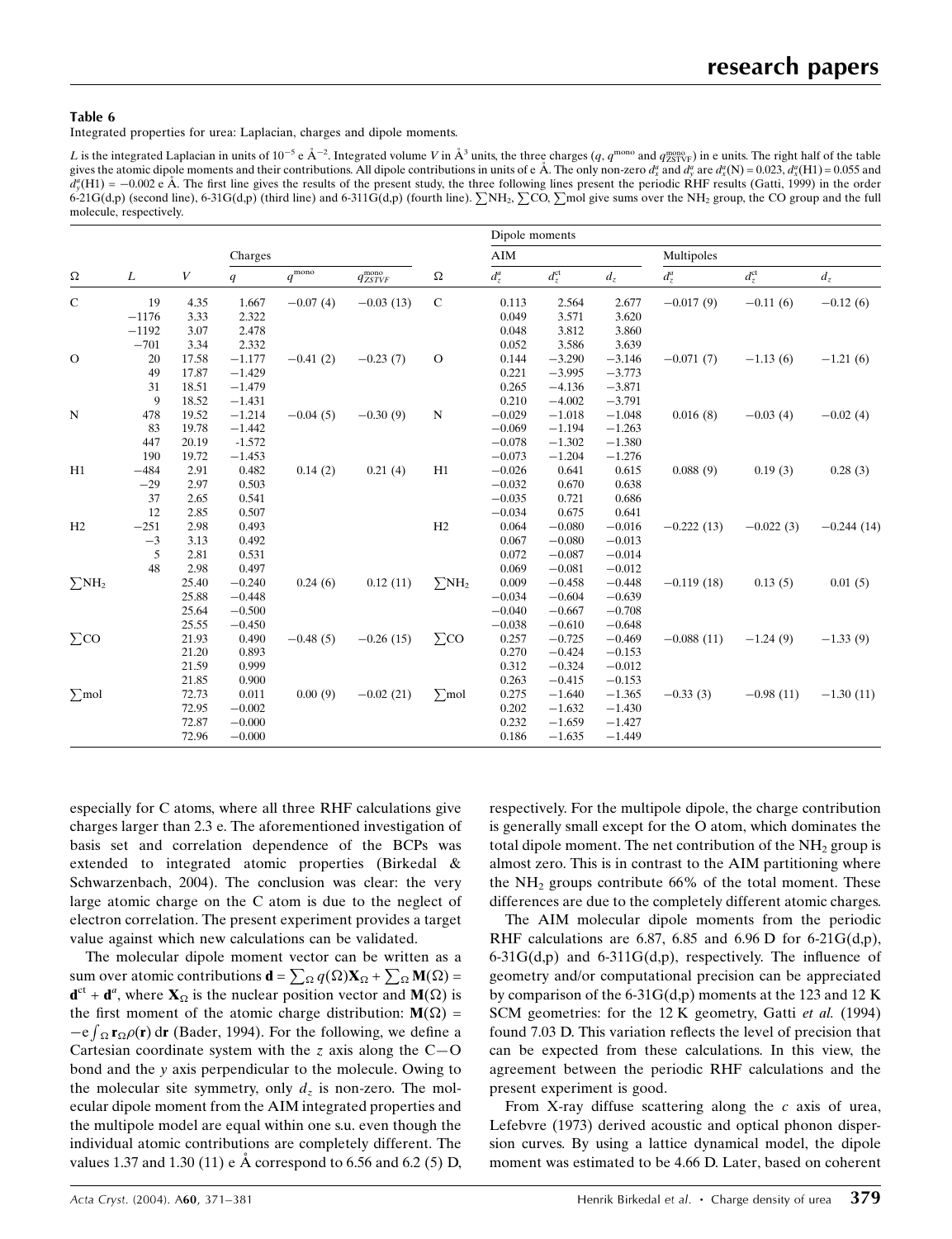inelastic neutron scattering on deuterated urea, Lefebvre et al. (1975) established an improved force-constant model that yielded a dipole moment of 3.99 D. Estimates of the solution and gas-phase dipole moment are collected in Table S9. They range from 3.83 to 6.38 D with a mean value of 5.1 D. Even for measurements in the same solvent, variations are large. In water at room temperature, the values range from 4.20 to 5.79 D with an average of 5.0 D. In view of the expected dipole enhancement in the solid, the Lefebvre (1973) and Lefebvre et al. (1975) values appear to be somewhat small. In Gatti et al.'s (1994) RHF/6-31 $G(d,p)$  calculations, a clear enhancement was seen: the molecular dipole moment in the bulk was found to be larger by 1.9 D than the isolated molecule moment with the same geometry. A similar, but somewhat smaller, enhancement of 1.41 D was found by multipole modelling of RHF/ DZPT structure factors by Spackman et al. (1999). If this enhancement can be taken as valid, a value of about  $6.5-7$  D would be expected in the solid state in perfect agreement with the present values. Spackman et al. (1988) analysed the SCSS multipole model and found a dipole moment of  $5.4$  (5) D – not inconsistent with the present results. ZSTVF obtained the rather small value of 3.8 D.

## 3.4. Multipole refinement of a non-centrosymmetric system

The structure of urea is non-centrosymmetric and, with the exception of symmetry-restricted phases, the structure-factor phases can take any value between 0 and  $2\pi$ . Therefore, it can be expected that modelling the charge density will be more difficult than for centrosymmetric structures. In a series of detailed studies on noise-free *ab initio* data sets, Spackman and co-workers have shown that the multipole model is capable of recovering phases (Spackman & Byrom, 1997) and interaction densities (Spackman et al., 1999)<sup>6</sup> faithfully – at least in well behaved systems like urea. de Vries et al. (2000) investigated the influence of noise on the modelling of the interaction density with structure factors calculated with periodic denssity functional theory (DFT) at the B-PWGGA/  $6-21G(d,p)$  level. They calculated 412 structure factors matching the data set of ZSTVF and included temperature effects by applying the SCM 123 K ADPs on Hirshfeld partitioned atomic densities. This data set was then used as input for multipole modelling. The multipole model was rather restricted: the core populations of C, O and N atoms were kept fixed at 2, one  $\kappa$  parameter only was used for the valence shells of the three heavy atoms and the radial functions of the H atoms were kept fixed. The refinement included the hexadecapole level on C, N and O atoms and quadrupoles on H atoms. This model recuperated the salient features of the interaction density. They then proceeded by including noise in the data by adding a random fraction of the ZSTVF s.u.'s to each structure factor. The ensuing refinement did not recover the interaction density. Therefore the authors concluded that a data set like ZSTVF is not of sufficient quality for modelling

the interaction density and thus the intermolecular interactions. They conclude by adding the caveat '... an experiment in which more structure factors are measured more accurately would give better results'. It would appear that the present experiment has achieved exactly this.

# 4. Conclusions

The present data set of urea is of unprecedented resolution and precision. The refined nuclear parameters are in good agreement with the SCM neutron results and additionally show that non-negligible anharmonic contributions to the thermal motion are present at N and C atoms. The features of the derived static charge density fit very well into the general picture provided by high-precision studies of other systems. It can thus safely be stated that the most precise electron density of urea available to date has been extracted from the present data set. This result could not have been achieved without the use of synchrotron radiation and very high precision instrumentation.

Our results underline the need for improving the level of theoretical calculations. The 6-31G and 6-311G series of basis sets were found to be inadequate unless extensive sets of polarization functions are added. These basis sets have a common drawback: the valence s and  $p$  functions have a common exponent. This was originally motivated by limited computer power. For relatively small systems (including also molecules larger than urea), this limitation is no longer justi fied and other basis sets should be used. For comparison of integrated properties, calculations must include correlation effects. Note that these deficiencies of current ab initio calculations are particularly prominent in urea because of the highly polarized  $C-O$  bond. In less extreme systems, the effects are smaller and more moderate levels of theory can be expected to function well.

In view of the current active discussions on the choice of radial basis functions, it would appear that studies like the present one, where the focus is on extreme precision for a small systems amenable to calculation, are of the utmost importance. In addition, it would be advantageous if also the average charge-density study would extend to higher angles and higher precision thereby allowing more extensive modelling. Finally, we recommend a more flexible attitude of the charge-density community regarding the choice and refinement of radial basis functions.

We thank the staff of the Swiss-Norwegian Beam Lines for their assistance and patience during the preparation and execution of these measurements. Additional support from the Danish Research Training Council and the Danish Natural Sciences Research Council (HB) is gratefully acknowledged. We thank Dr Claus Flensburg, Professor Mark A. Spackman, Professor Robert F. Stewart and Professor Sine Larsen for valuable discussions.

<sup>6</sup> The interaction density is the difference between a theoretical molecular density and the experimental one.